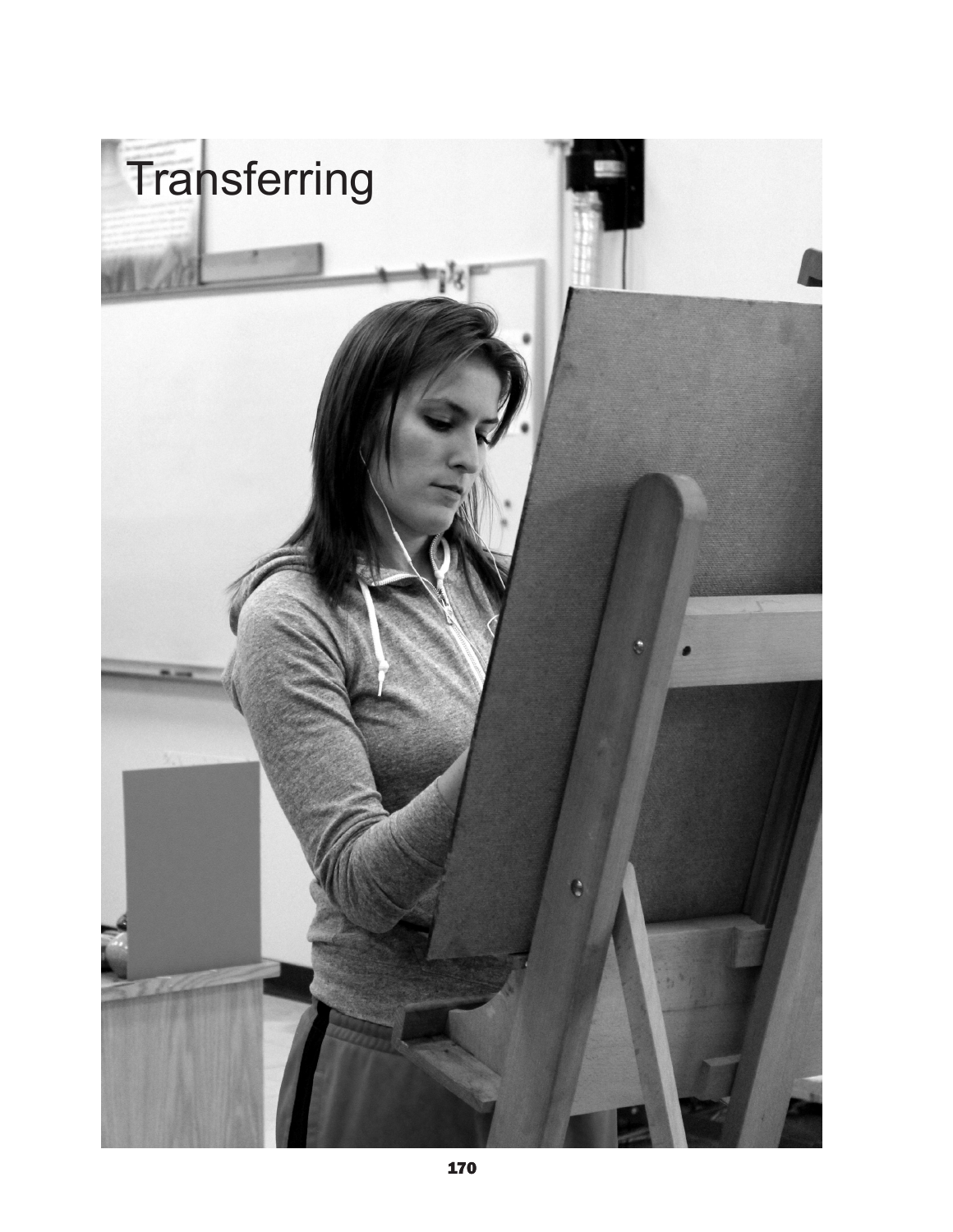# **Transferring**

# University of Wyoming

The University of Wyoming maintains an outreach center on EWC's Torrington campus. Students who plan to transfer to the University of Wyoming should be aware of a number of things that make the process a simple matter.

- 1. Common Course Numbering the University of Wyoming and all seven Wyoming Community Colleges have adopted a common course numbering system for equivalent courses. A student can count on English 1010 having the same number and title at all schools.
- 2. Transfer Guide students may refer to the transfer guide to identify transfer course equivalents and how they fit into UW University Studies Program requirements.
- 3. Classes identified as fulfilling University Studies coursework – the University of Wyoming has University Studies requirements for students in any major or college. EWC offers classes that meet the lower level requirements of the University Studies program.
- 4. Articulation Agreement students transferring to UW from any Wyoming community college with an Associate of Arts or Science Degree will have met the lower division USP requirements, except for the second math course. Students transferring to UW from any Wyoming community college without an AA or AS degree will have their transcripts reviewed with the Transfer Guide on a course by course basis.
- 5. It is beneficial for a student to complete an Associate Degree from EWC or other community college prior to tranferring to the UW Outreach School. See the Academic Coordinator for details.
- 6. Community college graduates with an associate's degree (AAS, AS or AA) and work experience will be able to earn a degree from the University of Wyoming under a Bachelor's of Applied Science (BAS) Degree track.

UW provides access to the following degree, endorsement, and certificate programs in Torrington and at numerous outreach sites in the region.

- 
- 
- 
- 
- Bachelor's Degrees<br>
 Agroecology (3 + 1 Program)<br>
 Applied Science (BAS)<br>
 Business Administration<br>
 Criminal Justice<br>
 Family and Consumer Sciences<br>
(Professional Child

- Development Option) online
- 
- 
- Nursing (Accelerated Program) Psychology RN/BSN Completion online Social Science
- 

- Master's Degrees<br>• Business Administration online<br>• Education: Curriculum and Instruction
	-
	- Education: Educational Leadership Education: Adult and Post-Secondary
	-
	- Education Online<br>
	Education: Instructional Technology –
	-
	-
	-
	-
	- Online Education: Special Education English Executive MBA Online Kinesiology and Health Nurse Educator Option Online Public Administration
	-
	- Speech-Language Pathology
	- Social Work

# Doctoral Degrees

- Ed.D. in Educational Leadership
- DNP in Nursing Practice

Certificate & Endorsement Programs

- Early Childhood Mental Health
- Certificate<br>Early Childhood Program Director Online
- Early Childhood Special Education Endorsement
- Early Childhood Three to Five Endorsement
- Early Childhood Three to Eight Endorsement
- English as a Second Language Certificate/Endorsement
- Land Surveying Certificate
- Literacy Certificate/Endorsement
- Online Instruction Certificate
- Principal Certificate/Endorsement
- Social Work School Social Work Graduate Preparatory - Certificate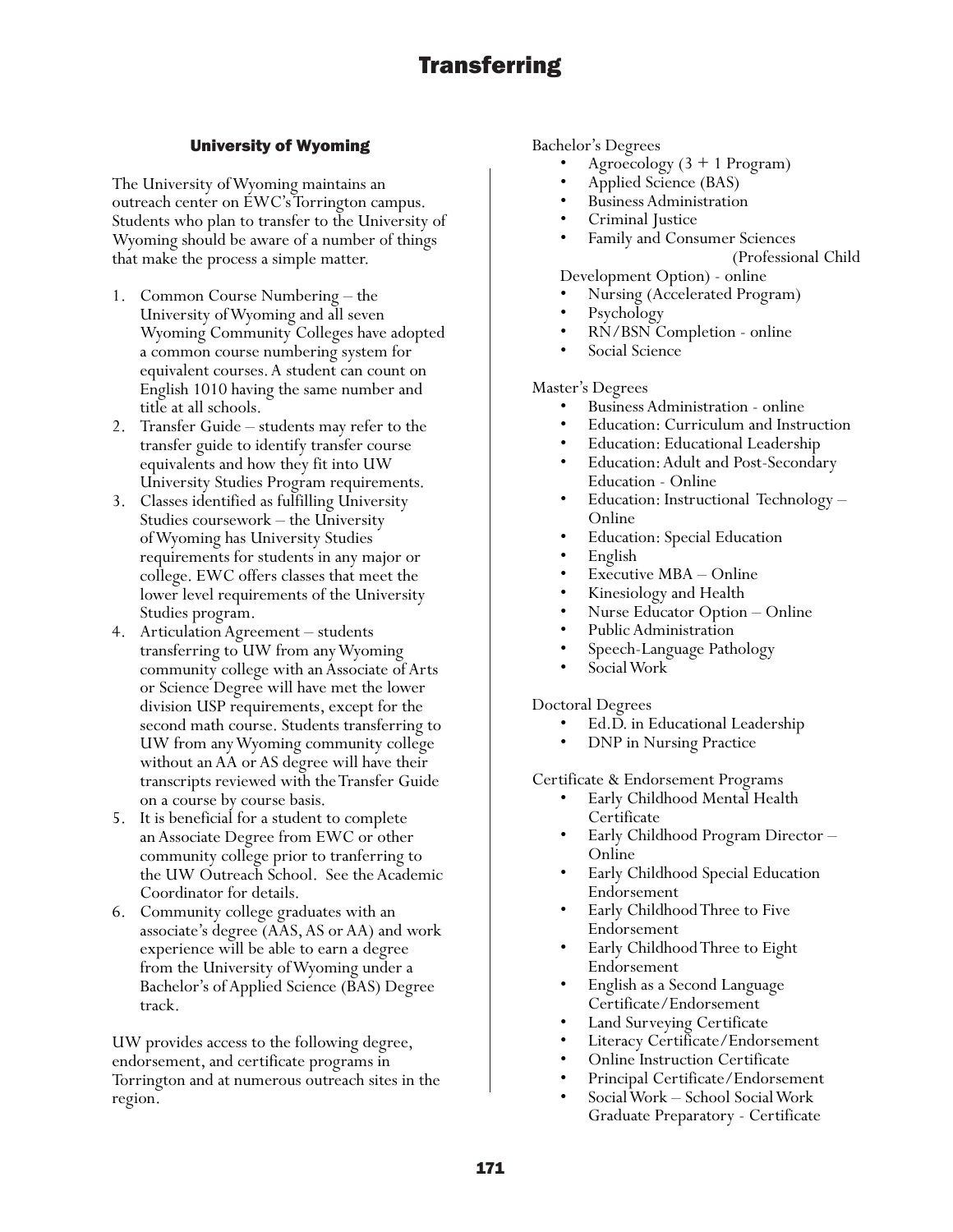# **Transferring**

- Special Education Endorsement/ Certificate Special Education Director Endorsement Superintendent Certificate/Endorsement Teachers of American Indian Children
- 
- 
- 

For additional information contact: Linda Day, Academic Coordinator University of Wyoming Outreach School Eastern Regional Center 3200 West C Street Torrington, WY 82240 307.532.8371, Fax: 307.532.8308 Email: lday3@uwyo.edu Website: uwyo.edu/outreach

Other colleges that Eastern Wyoming College has articulation agreements with include the following. Students are encouraged to contact these colleges for further information to complete Bachelor's Degrees.

# **American Public University**

Charles Town, WV (304) 224-6936 study@apu.com

### **Ashford University**

Clinton, IA Mark Young Director of Academic Partnerships (800) 798-0584 x3426 mark.young@ashford.edu Website: http://www.ashford.edu

## **Black Hills State University**

Spearfish, SD Joe Rainboth (800) 255-BHSU (605) 642-6412 joe.rainboth@BHSU.edu Website: http://www.bhsu.edu

# **Chadron State College** Chadron, NE Staff (800) CHADRON Website: http://www.csc.edu

# **National American University**

Tim Schnabel Director of Admissions (605) 394-4939 tschnabel@national.edu Website: http://www.national.edu

### **Olds College**

Alberta, Canada (800) 661-6537 Website: www.oldcollege.ca

### **Regis University**

Denver, CO Jill Garber Director of Community College Partnerships (303) 458-4326 jgarber@regis.edu Website: http://regis.edu

#### **South Dakota School of Mines**

Rapid City, SD Carol Racanelli Transfer Coordinator (605) 394-1608 carol.racanelli@sdsmt.edu Website: www.sdsmt.edu

**University of Phoenix** Potential Student Office (866) 766-0766 Website: www.phoenix.edu

## **University of Wyoming**

Laramie, WY Eastern Wyoming Outreach Coordinator (307) 532-8371

Eastern Wyoming Outreach Secretary Joe Castro (307) 532-8204

Rob Dennis Associate Director of Admissions (307) 766-5161 rdennis1@uwyo.edu

Education majors (307) 222-31344 Website: http://www.uwyo.edu

#### **Upper Iowa University**

Transfers to Fayette Campus Wendy Munger (563) 425-5330 mungerw@uiu.edu

Distance Education Program Dawn Novak (563) 425-5400 novakd@uiu.edu Website: http://www.uiu.edu